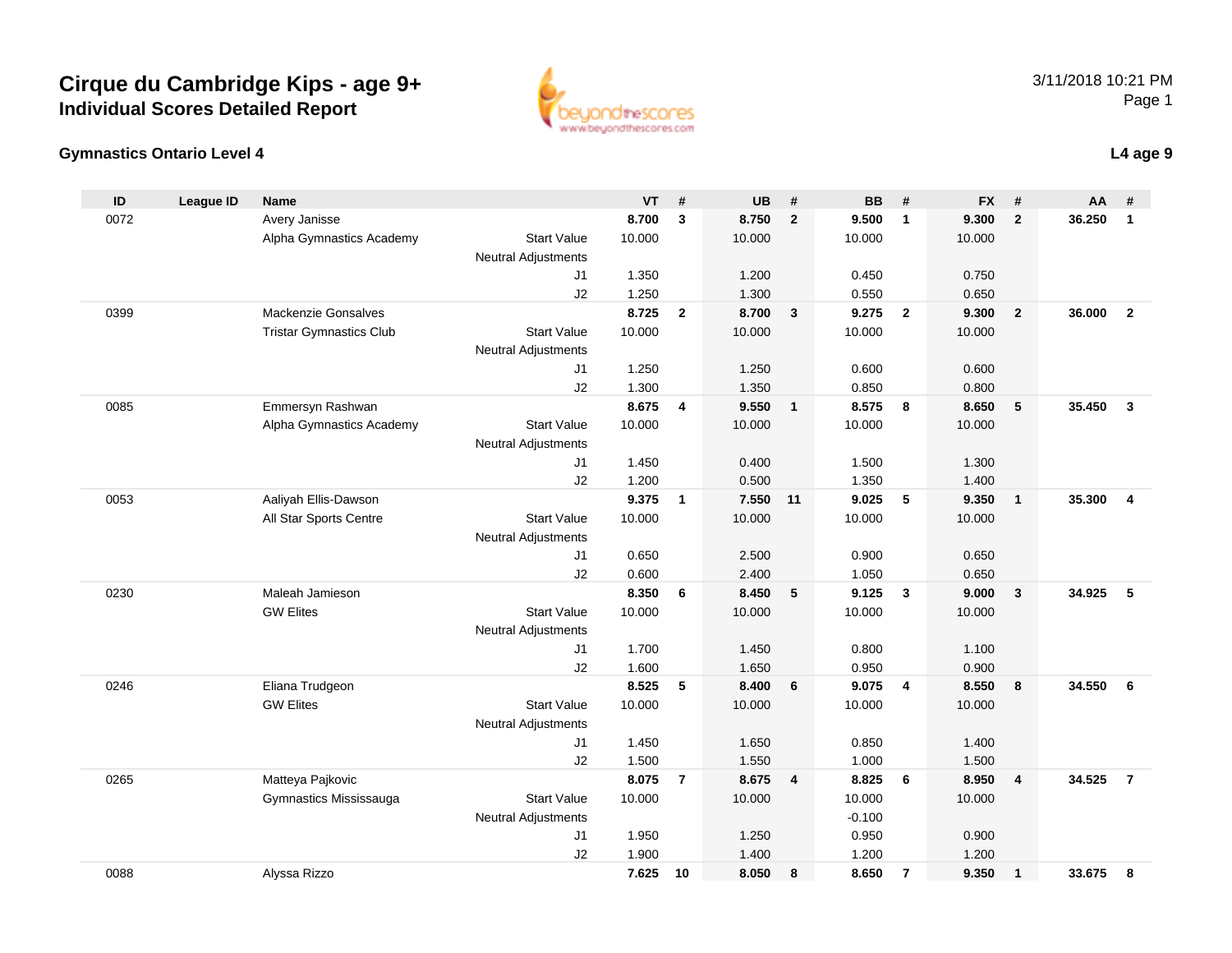

|      | Alpha Gymnastics Academy               | <b>Start Value</b>         | 10.000 |    | 10.000 |                | 10.000 |    | 10.000 |                         |           |     |
|------|----------------------------------------|----------------------------|--------|----|--------|----------------|--------|----|--------|-------------------------|-----------|-----|
|      |                                        | <b>Neutral Adjustments</b> |        |    |        |                |        |    |        |                         |           |     |
|      |                                        | J <sub>1</sub>             | 2.400  |    | 1.900  |                | 1.400  |    | 0.650  |                         |           |     |
|      |                                        | J2                         | 2.350  |    | 2.000  |                | 1.300  |    | 0.650  |                         |           |     |
| 0238 | Vanessa Nenonen                        |                            | 7.000  | 13 | 8.300  | $\overline{7}$ | 8.400  | 9  | 9.000  | $\overline{\mathbf{3}}$ | 32.700    | - 9 |
|      | <b>GW Elites</b>                       | <b>Start Value</b>         | 10.000 |    | 10.000 |                | 10.000 |    | 10.000 |                         |           |     |
|      |                                        | <b>Neutral Adjustments</b> |        |    |        |                |        |    |        |                         |           |     |
|      |                                        | J1                         | 3.000  |    | 1.600  |                | 1.550  |    | 0.900  |                         |           |     |
|      |                                        | J2                         | 3.000  |    | 1.800  |                | 1.650  |    | 1.100  |                         |           |     |
| 0213 | Leah Setzkorn                          |                            | 7.825  | 9  | 7.800  | 9              | 8.325  | 10 | 8.575  | $\overline{7}$          | 32.525    | 10  |
|      | <b>Grand River Gymmies</b>             | <b>Start Value</b>         | 10.000 |    | 10.000 |                | 10.000 |    | 10.000 |                         |           |     |
|      |                                        | <b>Neutral Adjustments</b> |        |    |        |                |        |    |        |                         |           |     |
|      |                                        | J1                         | 2.150  |    | 2.300  |                | 1.750  |    | 1.450  |                         |           |     |
|      |                                        | J2                         | 2.200  |    | 2.100  |                | 1.600  |    | 1.400  |                         |           |     |
| 0199 | Mya McCollum                           |                            | 8.000  | 8  | 7.000  | 12             | 7.875  | 13 | 8.600  | 6                       | 31.475 11 |     |
|      | <b>Grand River Gymmies</b>             | <b>Start Value</b>         | 10.000 |    | 10.000 |                | 10.000 |    | 10.000 |                         |           |     |
|      |                                        | <b>Neutral Adjustments</b> |        |    |        |                |        |    |        |                         |           |     |
|      |                                        | J1                         | 2.100  |    | 3.000  |                | 2.100  |    | 1.400  |                         |           |     |
|      |                                        | J2                         | 1.900  |    | 3.000  |                | 2.150  |    | 1.400  |                         |           |     |
| 0285 | Vanessa Panek                          |                            | 7.150  | 12 | 7.575  | 10             | 8.175  | 11 | 8.100  | $\overline{9}$          | 31.000 12 |     |
|      | Hamilton Mountain Gymnastics<br>Centre | <b>Start Value</b>         | 10.000 |    | 10.000 |                | 10.000 |    | 10.000 |                         |           |     |
|      |                                        | <b>Neutral Adjustments</b> |        |    |        |                |        |    |        |                         |           |     |
|      |                                        | J1                         | 2.900  |    | 2.500  |                | 1.700  |    | 2.000  |                         |           |     |
|      |                                        | J2                         | 2.800  |    | 2.350  |                | 1.950  |    | 1.800  |                         |           |     |
| 0281 | Emma Janicki                           |                            | 7.250  | 11 | 5.750  | 13             | 8.075  | 12 | 5.700  | 10                      | 26.775    | 13  |
|      | Hamilton Mountain Gymnastics<br>Centre | <b>Start Value</b>         | 10.000 |    | 10.000 |                | 10.000 |    | 10.000 |                         |           |     |
|      |                                        | <b>Neutral Adjustments</b> |        |    |        |                |        |    |        |                         |           |     |
|      |                                        | J1                         | 2.600  |    | 4.300  |                | 1.850  |    | 4.300  |                         |           |     |
|      |                                        | J2                         | 2.900  |    | 4.200  |                | 2.000  |    | 4.300  |                         |           |     |

### **Gymnastics Ontario Level 4**

**ID League ID Name VT # UB # BB # FX # AA #** 0258 Hareet Kaur-Gehlon **9.000 <sup>3</sup> 8.750 <sup>2</sup> 9.150 <sup>2</sup> 9.650 <sup>2</sup> 36.550 <sup>1</sup>** Gymnastics Mississauga Start Value 10.000 10.000 10.000 10.000 Neutral Adjustments J1 1.000 1.200 0.900 0.400 J21.000 1.300 0.800 0.300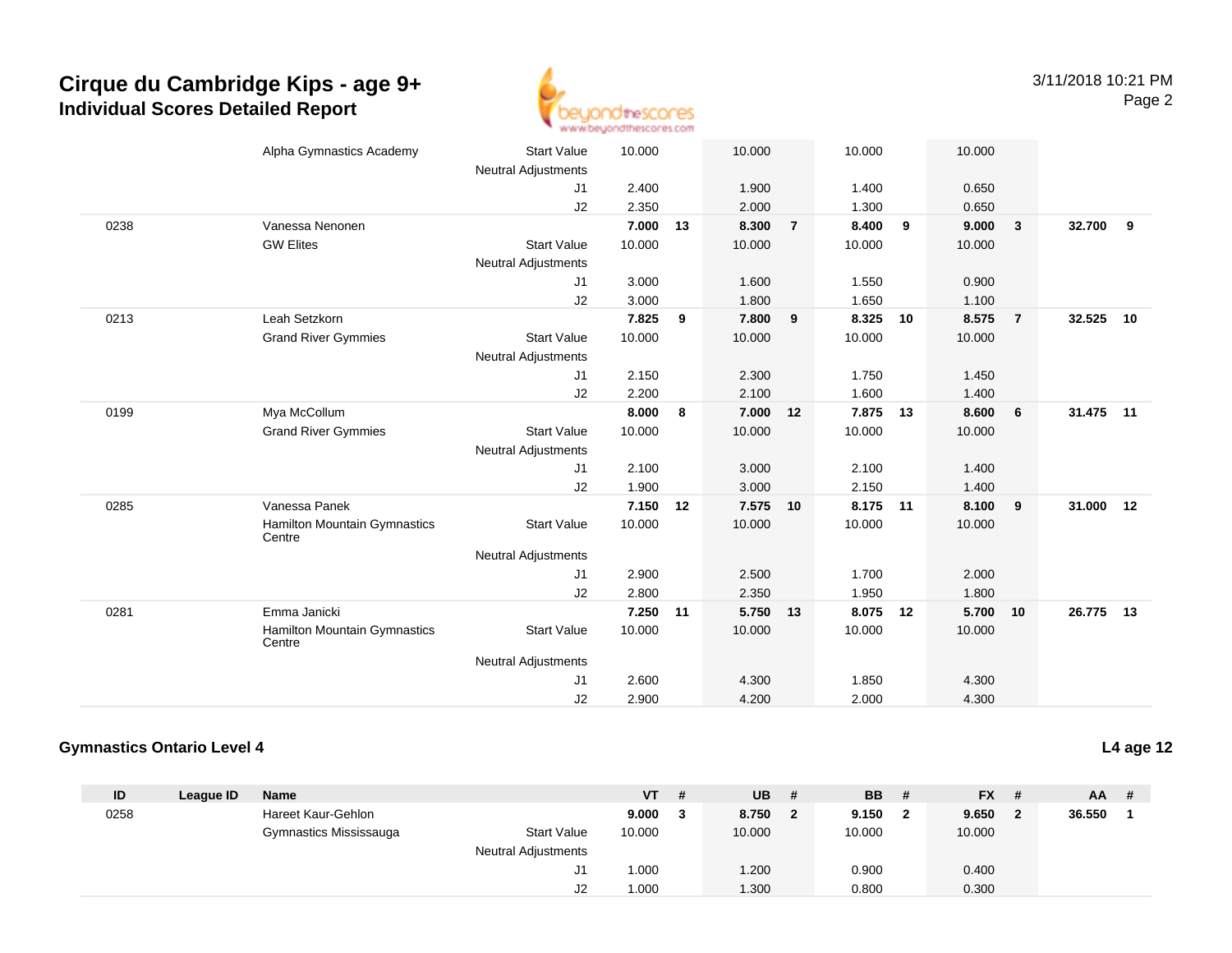

| 0443 | Jessica Poole                 |                            | 9.225          | $\overline{2}$ | 8.050          | $\overline{7}$          | 8.900          | $\overline{4}$          | 9.850          | $\overline{1}$ | 36.025 | $\overline{2}$          |
|------|-------------------------------|----------------------------|----------------|----------------|----------------|-------------------------|----------------|-------------------------|----------------|----------------|--------|-------------------------|
|      | <b>Whitby Gymnastics</b>      | <b>Start Value</b>         | 10.000         |                | 10.000         |                         | 10.000         |                         | 10.000         |                |        |                         |
|      |                               | <b>Neutral Adjustments</b> |                |                |                |                         |                |                         |                |                |        |                         |
|      |                               | J1                         | 0.850          |                | 1.900          |                         | 1.050          |                         | 0.100          |                |        |                         |
|      |                               | J2                         | 0.700          |                | 2.000          |                         | 1.150          |                         | 0.200          |                |        |                         |
| 0294 | Samantha Britton              |                            | 8.475          | $\overline{7}$ | 8.550          | $\overline{\mathbf{4}}$ | 9.325          | $\overline{\mathbf{1}}$ | 9.200          | $\overline{4}$ | 35.550 | $\mathbf{3}$            |
|      | Kitchener-Waterloo Gymnastics | <b>Start Value</b>         | 10.000         |                | 10.000         |                         | 10.000         |                         | 10.000         |                |        |                         |
|      |                               | <b>Neutral Adjustments</b> |                |                |                |                         |                |                         |                |                |        |                         |
|      |                               | J1                         | 1.550          |                | 1.450          |                         | 0.600          |                         | 0.850          |                |        |                         |
|      |                               | J2                         | 1.500          |                | 1.450          |                         | 0.750          |                         | 0.750          |                |        |                         |
| 0272 | Julia Silva                   |                            | 8.325          | 8              | 8.825          | $\overline{1}$          | 8.875          | 5                       | 8.675          | 9              | 34.700 | $\overline{\mathbf{4}}$ |
|      | Gymnastics Mississauga        | <b>Start Value</b>         | 10.000         |                | 10.000         |                         | 10.000         |                         | 10.000         |                |        |                         |
|      |                               | Neutral Adjustments        |                |                |                |                         |                |                         |                |                |        |                         |
|      |                               | J1                         | 1.550          |                | 1.100          |                         | 1.150          |                         | 1.250          |                |        |                         |
|      |                               | J2                         | 1.800          |                | 1.250          |                         | 1.100          |                         | 1.400          |                |        |                         |
| 0262 | Ela Latincic                  |                            | 8.250          | 9              | 8.750          | $\overline{2}$          | 8.750 8        |                         | 8.650          | 10             | 34.400 | 5                       |
|      | Gymnastics Mississauga        | <b>Start Value</b>         | 10.000         |                | 10.000         |                         | 10.000         |                         | 10.000         |                |        |                         |
|      |                               | Neutral Adjustments        |                |                |                |                         |                |                         |                |                |        |                         |
|      |                               | J1                         | 1.800          |                | 1.250          |                         | 1.200          |                         | 1.300          |                |        |                         |
|      |                               | J2                         | 1.700          |                | 1.250          |                         | 1.300          |                         | 1.400          |                |        |                         |
| 0130 | Zoey Hawco                    |                            | 8.925          | 4              | 8.125          | $6\phantom{1}6$         | 8.575          | 11                      | 8.700          | 8              | 34.325 | 6                       |
|      | Cambridge Kips                | <b>Start Value</b>         | 10.000         |                | 10.000         |                         | 10.000         |                         | 10.000         |                |        |                         |
|      |                               | <b>Neutral Adjustments</b> |                |                |                |                         | $-0.100$       |                         |                |                |        |                         |
|      |                               | J1                         | 1.150          |                | 2.000          |                         | 1.400          |                         | 1.200          |                |        |                         |
|      |                               | J2                         | 1.000          |                | 1.750          |                         | 1.250          |                         | 1.400          |                |        |                         |
| 0037 | <b>Emily Lewis</b>            |                            | 8.550          | 6              | 8.275          | $-5$                    | 8.600 10       |                         | 8.800          | $\overline{7}$ | 34.225 | $\overline{7}$          |
|      | All Star Sports Centre        | <b>Start Value</b>         | 10.000         |                | 10.000         |                         | 10.000         |                         | 10.000         |                |        |                         |
|      |                               | Neutral Adjustments        |                |                |                |                         | $-0.100$       |                         |                |                |        |                         |
|      |                               | J1                         | 1.500          |                | 1.650          |                         | 1.200          |                         | 1.100          |                |        |                         |
|      |                               | J2                         | 1.400          |                | 1.800          |                         | 1.400          |                         | 1.300          |                |        |                         |
| 0133 | Hannah Krease                 |                            | 8.025          | 10             | 8.025          | 8                       | 8.775          | $\overline{7}$          | 9.125          | 6              | 33.950 | 8                       |
|      | Cambridge Kips                | <b>Start Value</b>         | 10.000         |                | 10.000         |                         | 10.000         |                         | 10.000         |                |        |                         |
|      |                               | <b>Neutral Adjustments</b> |                |                |                |                         |                |                         |                |                |        |                         |
|      |                               | J1                         | 2.050          |                | 1.950          |                         | 1.300          |                         | 1.000          |                |        |                         |
| 0180 | <b>Addison Fletcher</b>       | J2                         | 1.900<br>8.650 | 5              | 2.000<br>7.450 | 9                       | 1.150<br>9.125 | $\overline{\mathbf{3}}$ | 0.750<br>8.700 | 8              | 33.925 | 9                       |
|      |                               | <b>Start Value</b>         |                |                |                |                         |                |                         |                |                |        |                         |
|      | <b>Grand River Gymmies</b>    |                            | 10.000         |                | 10.000         |                         | 10.000         |                         | 10.000         |                |        |                         |
|      |                               | <b>Neutral Adjustments</b> | 1.300          |                | 2.600          |                         | 0.800          |                         | 1.400          |                |        |                         |
|      |                               | J1<br>J2                   | 1.400          |                | 2.500          |                         | 0.950          |                         | 1.200          |                |        |                         |
|      |                               |                            |                |                |                |                         |                |                         |                |                |        |                         |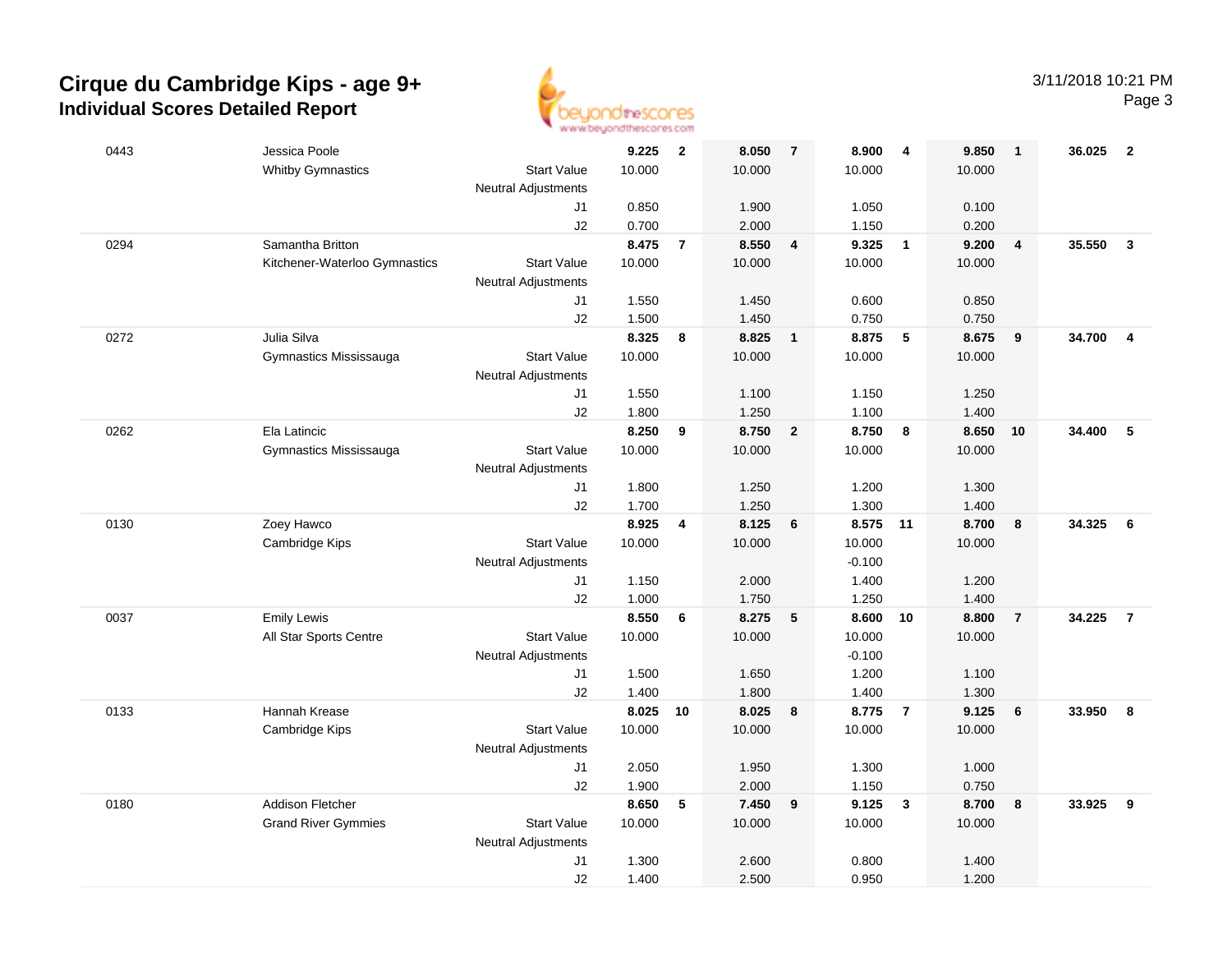

| 0229 | Isabella Guzman        |                            | 7.275    | 12          | 8.550 4  | 8.675    | - 9 | 9.175  | - 5    | 33.675 | 10 |
|------|------------------------|----------------------------|----------|-------------|----------|----------|-----|--------|--------|--------|----|
|      | <b>GW Elites</b>       | <b>Start Value</b>         | 10.000   |             | 10.000   | 10.000   |     | 10.000 |        |        |    |
|      |                        | <b>Neutral Adjustments</b> |          |             |          | $-0.100$ |     |        |        |        |    |
|      |                        | J1                         | 2.650    |             | 1.400    | 1.300    |     | 0.850  |        |        |    |
|      |                        | J2                         | 2.800    |             | 1.500    | 1.150    |     | 0.800  |        |        |    |
| 0276 | <b>Tristen Tigree</b>  |                            | 9.250    | $\mathbf 1$ | 8.600 3  | 5.700 12 |     | 9.400  | $_{3}$ | 32.950 | 11 |
|      | Gymnastics Mississauga | <b>Start Value</b>         | 10.000   |             | 10.000   | 10.000   |     | 10.000 |        |        |    |
|      |                        | <b>Neutral Adjustments</b> |          |             |          | $-0.100$ |     |        |        |        |    |
|      |                        | J1                         | 0.700    |             | 1.500    | 4.200    |     | 0.550  |        |        |    |
|      |                        | J2                         | 0.800    |             | 1.300    | 4.200    |     | 0.650  |        |        |    |
| 0028 | Mya Hummel             |                            | 7.575 11 |             | 6.800 10 | 8.825    | 6   | 8.150  | 11     | 31.350 | 12 |
|      | All Star Sports Centre | <b>Start Value</b>         | 10.000   |             | 10.000   | 10.000   |     | 10.000 |        |        |    |
|      |                        | <b>Neutral Adjustments</b> |          |             |          |          |     |        |        |        |    |
|      |                        | J <sub>1</sub>             | 2.550    |             | 3.100    | 1.150    |     | 1.700  |        |        |    |
|      |                        | J2                         | 2.300    |             | 3.300    | 1.200    |     | 2.000  |        |        |    |

## **Gymnastics Ontario Level 4**

| ID   | League ID | <b>Name</b>                    |                            | <b>VT</b> | #              | <b>UB</b> | #              | <b>BB</b> | #                       | <b>FX</b> | #                       | AA     | #                       |
|------|-----------|--------------------------------|----------------------------|-----------|----------------|-----------|----------------|-----------|-------------------------|-----------|-------------------------|--------|-------------------------|
| 0035 |           | Ann Kwarteng                   |                            | 9.050     | 1              | 8.150     | $\mathbf{2}$   | 9.275     | $\mathbf 1$             | 9.300     | $\overline{\mathbf{1}}$ | 35.775 | $\mathbf{1}$            |
|      |           | All Star Sports Centre         | <b>Start Value</b>         | 10.000    |                | 10.000    |                | 10.000    |                         | 10.000    |                         |        |                         |
|      |           |                                | <b>Neutral Adjustments</b> |           |                |           |                | $-0.100$  |                         |           |                         |        |                         |
|      |           |                                | J1                         | 1.000     |                | 1.800     |                | 0.600     |                         | 0.800     |                         |        |                         |
|      |           |                                | J2                         | 0.900     |                | 1.900     |                | 0.650     |                         | 0.600     |                         |        |                         |
| 0432 |           | Talia Ciampo                   |                            | 8.450     | $\overline{2}$ | 9.025     | $\mathbf{1}$   | 8.550     | $\overline{4}$          | 8.100     | 6                       | 34.125 | $\overline{\mathbf{2}}$ |
|      |           | <b>Whitby Gymnastics</b>       | <b>Start Value</b>         | 10.000    |                | 10.000    |                | 10.000    |                         | 10.000    |                         |        |                         |
|      |           |                                | <b>Neutral Adjustments</b> |           |                |           |                |           |                         |           |                         |        |                         |
|      |           |                                | J1                         | 1.600     |                | 1.000     |                | 1.350     |                         | 1.800     |                         |        |                         |
|      |           |                                | J2                         | 1.500     |                | 0.950     |                | 1.550     |                         | 2.000     |                         |        |                         |
| 0004 |           | Erin Atkinson                  |                            | 8.000     | 4              | 8.025     | $\overline{4}$ | 9.075     | $\overline{\mathbf{2}}$ | 8.600     | 5                       | 33.700 | $\mathbf{3}$            |
|      |           | All Star Sports Centre         | <b>Start Value</b>         | 10.000    |                | 10.000    |                | 10.000    |                         | 10.000    |                         |        |                         |
|      |           |                                | <b>Neutral Adjustments</b> |           |                |           |                | $-0.100$  |                         |           |                         |        |                         |
|      |           |                                | J1                         | 1.800     |                | 1.950     |                | 0.800     |                         | 1.600     |                         |        |                         |
|      |           |                                | J2                         | 2.200     |                | 2.000     |                | 0.850     |                         | 1.200     |                         |        |                         |
| 0403 |           | Olivia Jamnisek                |                            | 7.750     | 5              | 8.100     | 3              | 8.500     | 5                       | 9.025     | $\overline{\mathbf{2}}$ | 33.375 | -4                      |
|      |           | <b>Tristar Gymnastics Club</b> | <b>Start Value</b>         | 10.000    |                | 10.000    |                | 10.000    |                         | 10.000    |                         |        |                         |
|      |           |                                | <b>Neutral Adjustments</b> |           |                |           |                | $-0.100$  |                         |           |                         |        |                         |
|      |           |                                | J1                         | 2.200     |                | 2.000     |                | 1.400     |                         | 1.050     |                         |        |                         |
|      |           |                                | J2                         | 2.300     |                | 1.800     |                | 1.400     |                         | 0.900     |                         |        |                         |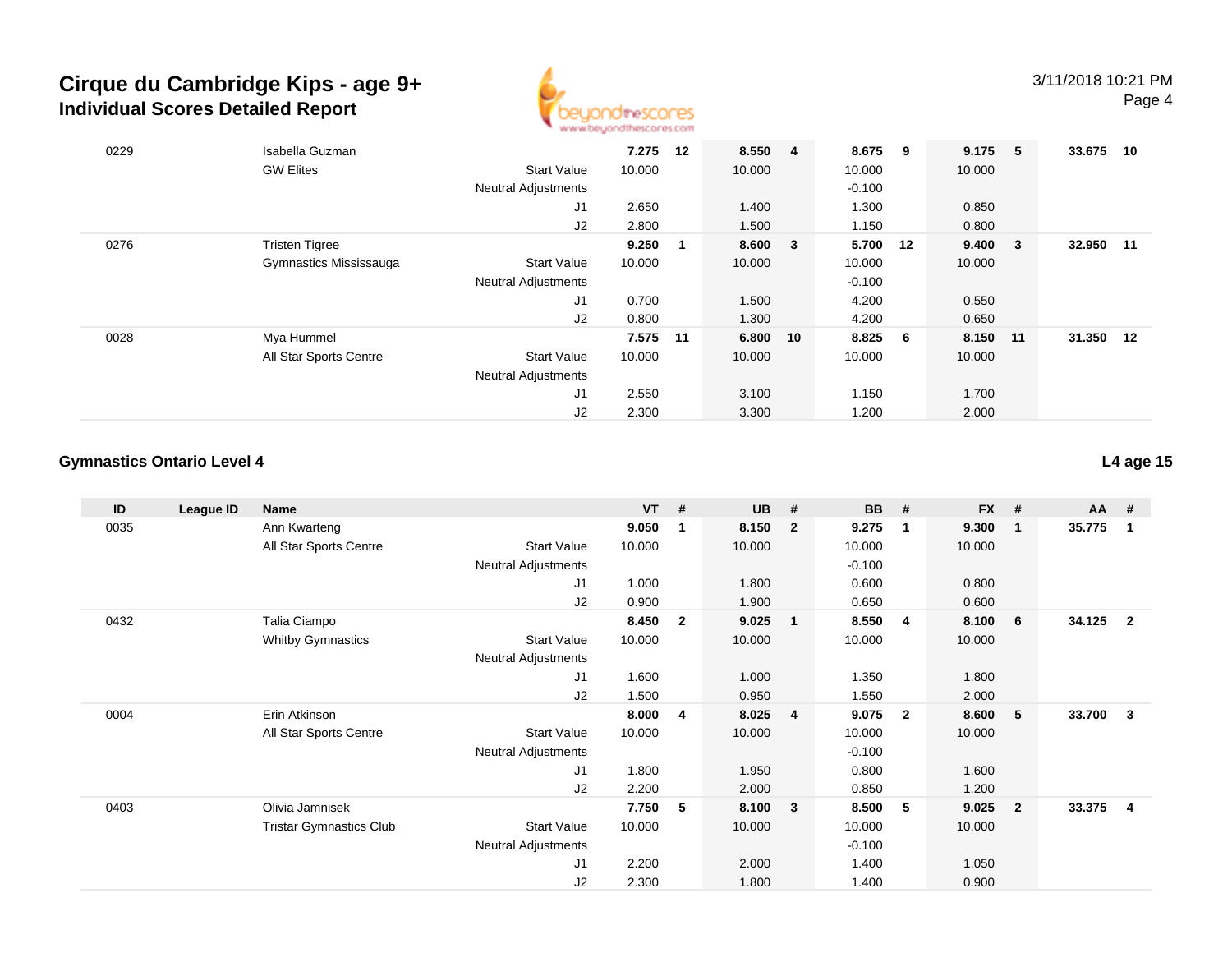

### 3/11/2018 10:21 PMPage 5

| 0076 | Elisabeth Lawton<br>Alpha Gymnastics Academy<br><b>Start Value</b><br><b>Neutral Adjustments</b> | 8.275<br>10.000 | 3 | 7.200<br>10.000 | 5                        | 8.375<br>10.000 | - 6    | 8.850<br>$_{3}$<br>10.000 |    | 32.700 | -5 |
|------|--------------------------------------------------------------------------------------------------|-----------------|---|-----------------|--------------------------|-----------------|--------|---------------------------|----|--------|----|
|      | J1                                                                                               | 1.650           |   | 2.800           |                          | 1.550           |        | 1.100                     |    |        |    |
|      | J2                                                                                               | 1.800           |   | 2.800           |                          | 1.700           |        | 1.200                     |    |        |    |
| 0129 | <b>Brooke Harding</b>                                                                            | 7.300 6         |   | X.XXX           | $\overline{\phantom{a}}$ | 8.975           | $_{3}$ | 8.650                     | -4 | 24.925 | -6 |
|      | Cambridge Kips<br><b>Start Value</b>                                                             | 10.000          |   |                 |                          | 10.000          |        | 10.000                    |    |        |    |
|      | <b>Neutral Adjustments</b>                                                                       |                 |   |                 |                          |                 |        |                           |    |        |    |
|      | J1                                                                                               | 2.700           |   |                 |                          | 1.050           |        | 1.300                     |    |        |    |
|      | J2                                                                                               | 2.700           |   |                 |                          | 1.000           |        | 1.400                     |    |        |    |

## **Gymnastics Ontario Level 4**

| ID   | <b>League ID</b> | <b>Name</b>                   |                            | <b>VT</b> | $\#$           | <b>UB</b> | #                       | <b>BB</b> | #                       | <b>FX</b> | #              | AA     | #               |
|------|------------------|-------------------------------|----------------------------|-----------|----------------|-----------|-------------------------|-----------|-------------------------|-----------|----------------|--------|-----------------|
| 0305 |                  | Jennifer Gutri                |                            | 8.600     | $\mathbf 1$    | 9.300     | $\overline{2}$          | 9.325     | $\mathbf 1$             | 8.975     | $\overline{2}$ | 36.200 | 1               |
|      |                  | Kitchener-Waterloo Gymnastics | <b>Start Value</b>         | 10.000    |                | 10.000    |                         | 10.000    |                         | 10.000    |                |        |                 |
|      |                  |                               | <b>Neutral Adjustments</b> |           |                |           |                         |           |                         |           |                |        |                 |
|      |                  |                               | J1                         | 1.500     |                | 0.750     |                         | 0.600     |                         | 1.100     |                |        |                 |
|      |                  |                               | J2                         | 1.300     |                | 0.650     |                         | 0.750     |                         | 0.950     |                |        |                 |
| 0231 |                  | Mia Koto                      |                            | 8.450     | $\overline{2}$ | 9.250     | $\overline{\mathbf{3}}$ | 8.000     | - 5                     | 9.275     | $\overline{1}$ | 34.975 | $\overline{2}$  |
|      |                  | <b>GW Elites</b>              | <b>Start Value</b>         | 10.000    |                | 10.000    |                         | 10.000    |                         | 10.000    |                |        |                 |
|      |                  |                               | <b>Neutral Adjustments</b> |           |                |           |                         | $-0.100$  |                         |           |                |        |                 |
|      |                  |                               | J1                         | 1.400     |                | 0.700     |                         | 1.900     |                         | 0.750     |                |        |                 |
|      |                  |                               | J2                         | 1.700     |                | 0.800     |                         | 1.900     |                         | 0.700     |                |        |                 |
| 0315 |                  | Kaitlyn O'Leary               |                            | 8.200     | 3              | 9.025     | $\overline{4}$          | 8.375     | $\overline{\mathbf{3}}$ | 8.850     | $\mathbf{3}$   | 34.450 | $\mathbf{3}$    |
|      |                  | Kitchener-Waterloo Gymnastics | <b>Start Value</b>         | 10.000    |                | 10.000    |                         | 10.000    |                         | 10.000    |                |        |                 |
|      |                  |                               | <b>Neutral Adjustments</b> |           |                |           |                         | $-0.100$  |                         |           |                |        |                 |
|      |                  |                               | J1                         | 1.900     |                | 1.000     |                         | 1.450     |                         | 1.200     |                |        |                 |
|      |                  |                               | J2                         | 1.700     |                | 0.950     |                         | 1.600     |                         | 1.100     |                |        |                 |
| 0226 |                  | <b>Aislin Constantine</b>     |                            | 7.850     | 4              | 9.500     | $\overline{1}$          | 8.350     | $\overline{\mathbf{4}}$ | 8.650     | $\overline{4}$ | 34.350 | 4               |
|      |                  | <b>GW Elites</b>              | <b>Start Value</b>         | 10.000    |                | 10.000    |                         | 10.000    |                         | 10.000    |                |        |                 |
|      |                  |                               | Neutral Adjustments        |           |                |           |                         | $-0.100$  |                         |           |                |        |                 |
|      |                  |                               | J1                         | 2.100     |                | 0.550     |                         | 1.500     |                         | 1.300     |                |        |                 |
|      |                  |                               | J2                         | 2.200     |                | 0.450     |                         | 1.600     |                         | 1.400     |                |        |                 |
| 0134 |                  | Chloe Lukezich                |                            | 7.775     | 5              | 8.600     | 5                       | 8.600     | $\overline{2}$          | 7.925     | 5              | 32.900 | $5\phantom{.0}$ |
|      |                  | Cambridge Kips                | <b>Start Value</b>         | 10.000    |                | 10.000    |                         | 10.000    |                         | 10.000    |                |        |                 |
|      |                  |                               | <b>Neutral Adjustments</b> |           |                |           |                         |           |                         |           |                |        |                 |
|      |                  |                               | J1                         | 2.050     |                | 1.300     |                         | 1.500     |                         | 2.050     |                |        |                 |
|      |                  |                               | J2                         | 2.400     |                | 1.500     |                         | 1.300     |                         | 2.100     |                |        |                 |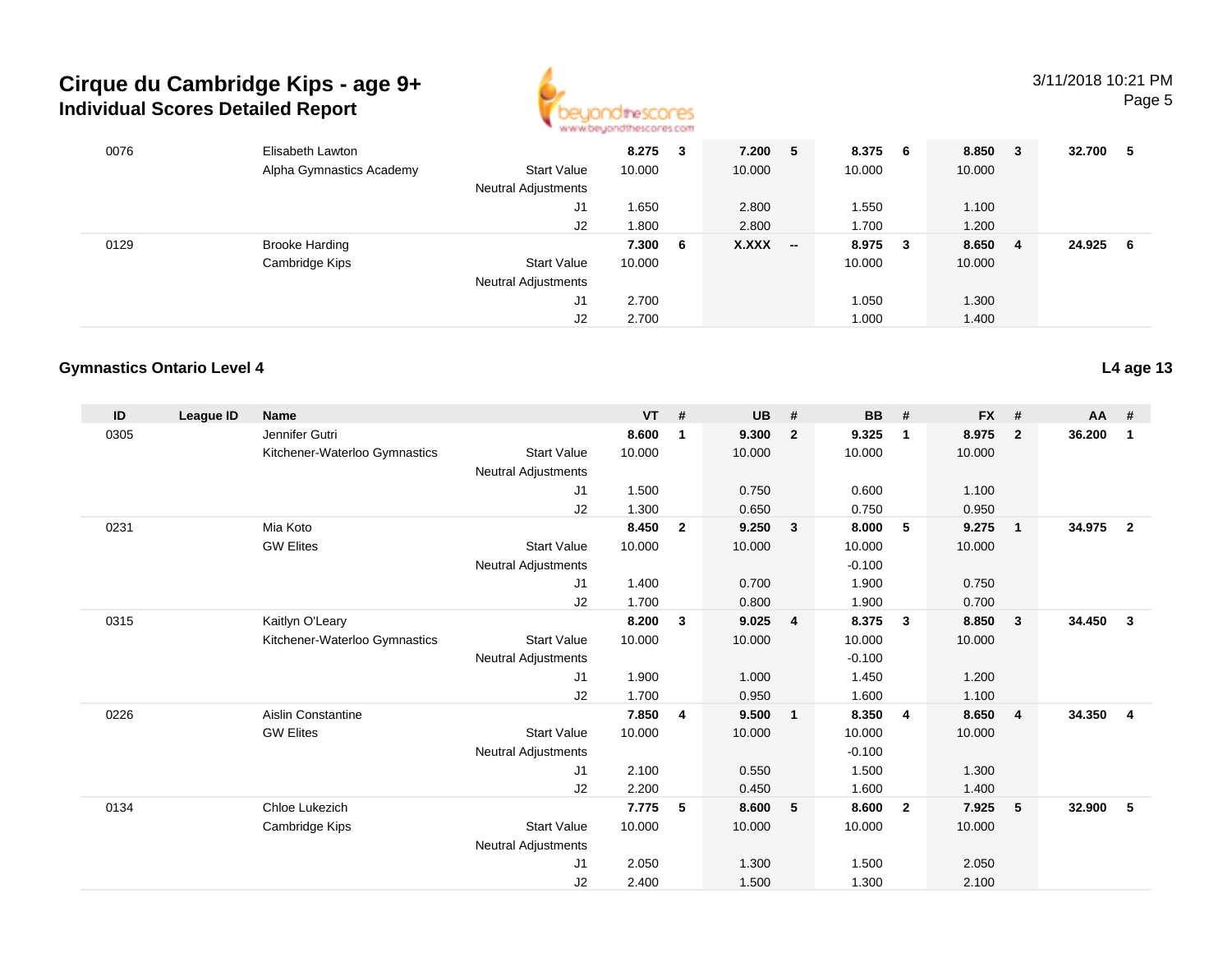

#### **Gymnastics Ontario Level 4L4 age 14**

| ID   | <b>League ID</b> | <b>Name</b>                    |                            | <b>VT</b> | #                       | <b>UB</b> | #                       | <b>BB</b> | #              | <b>FX</b> | #              | <b>AA</b> | #                       |
|------|------------------|--------------------------------|----------------------------|-----------|-------------------------|-----------|-------------------------|-----------|----------------|-----------|----------------|-----------|-------------------------|
| 0448 |                  | Madeline Walker                |                            | 8.650     | $\mathbf{2}$            | 9.150     | $\overline{1}$          | 9.375     | $\mathbf{1}$   | 9.425     | $\mathbf{2}$   | 36.600    | $\mathbf{1}$            |
|      |                  | <b>Whitby Gymnastics</b>       | <b>Start Value</b>         | 10.000    |                         | 10.000    |                         | 10.000    |                | 10.000    |                |           |                         |
|      |                  |                                | <b>Neutral Adjustments</b> |           |                         |           |                         |           |                |           |                |           |                         |
|      |                  |                                | J1                         | 1.450     |                         | 0.800     |                         | 0.700     |                | 0.550     |                |           |                         |
|      |                  |                                | J2                         | 1.250     |                         | 0.900     |                         | 0.550     |                | 0.600     |                |           |                         |
| 0140 |                  | Jessica Pasca                  |                            | 8.550     | 3                       | 9.125     | $\overline{\mathbf{2}}$ | 9.225     | $\overline{2}$ | 9.550     | $\mathbf{1}$   | 36.450    | $\overline{\mathbf{2}}$ |
|      |                  | Cambridge Kips                 | <b>Start Value</b>         | 10.000    |                         | 10.000    |                         | 10.000    |                | 10.000    |                |           |                         |
|      |                  |                                | Neutral Adjustments        |           |                         |           |                         |           |                |           |                |           |                         |
|      |                  |                                | J1                         | 1.600     |                         | 0.850     |                         | 0.850     |                | 0.500     |                |           |                         |
|      |                  |                                | J2                         | 1.300     |                         | 0.900     |                         | 0.700     |                | 0.400     |                |           |                         |
| 0408 |                  | Breanna Levy                   |                            | 7.900     | 5                       | 8.525     | $\overline{\mathbf{3}}$ | 8.725     | $\mathbf{3}$   | 8.100     | 5              | 33.250    | $\mathbf{3}$            |
|      |                  | <b>Tristar Gymnastics Club</b> | <b>Start Value</b>         | 10.000    |                         | 10.000    |                         | 10.000    |                | 10.000    |                |           |                         |
|      |                  |                                | <b>Neutral Adjustments</b> |           |                         |           |                         |           |                |           |                |           |                         |
|      |                  |                                | J1                         | 2.100     |                         | 1.450     |                         | 1.200     |                | 2.100     |                |           |                         |
|      |                  |                                | J2                         | 2.100     |                         | 1.500     |                         | 1.350     |                | 1.700     |                |           |                         |
| 0174 |                  | Amber Cruickshank              |                            | 8.325     | $\overline{\mathbf{4}}$ | 7.825     | $\overline{4}$          | 8.300     | 6              | 8.775     | $\mathbf{3}$   | 33.225    | $\overline{4}$          |
|      |                  | <b>Grand River Gymmies</b>     | <b>Start Value</b>         | 10.000    |                         | 10.000    |                         | 10.000    |                | 10.000    |                |           |                         |
|      |                  |                                | <b>Neutral Adjustments</b> |           |                         |           |                         |           |                |           |                |           |                         |
|      |                  |                                | J1                         | 1.600     |                         | 2.250     |                         | 1.600     |                | 1.250     |                |           |                         |
|      |                  |                                | J2                         | 1.750     |                         | 2.100     |                         | 1.800     |                | 1.200     |                |           |                         |
| 0176 |                  | Caitlin Davidson               |                            | 8.750     | $\mathbf{1}$            | 6.900     | 6                       | 8.575     | -5             | 8.750     | $\overline{4}$ | 32.975    | -5                      |
|      |                  | <b>Grand River Gymmies</b>     | <b>Start Value</b>         | 10.000    |                         | 10.000    |                         | 10.000    |                | 10.000    |                |           |                         |
|      |                  |                                | <b>Neutral Adjustments</b> |           |                         |           |                         |           |                |           |                |           |                         |
|      |                  |                                | J1                         | 1.400     |                         | 3.100     |                         | 1.350     |                | 1.200     |                |           |                         |
|      |                  |                                | J2                         | 1.100     |                         | 3.100     |                         | 1.500     |                | 1.300     |                |           |                         |
| 0341 |                  | Rachel Hadley                  |                            | 7.350     | 6                       | 7.200     | 5                       | 8.700     | $\overline{4}$ | 7.750     | 6              | 31.000    | 6                       |
|      |                  | London Beje Gymnastics         | <b>Start Value</b>         | 10.000    |                         | 10.000    |                         | 10.000    |                | 10.000    |                |           |                         |
|      |                  |                                | <b>Neutral Adjustments</b> |           |                         |           |                         |           |                |           |                |           |                         |
|      |                  |                                | J1                         | 2.600     |                         | 2.900     |                         | 1.250     |                | 2.300     |                |           |                         |
|      |                  |                                | J2                         | 2.700     |                         | 2.700     |                         | 1.350     |                | 2.200     |                |           |                         |

**L4 age 11 A**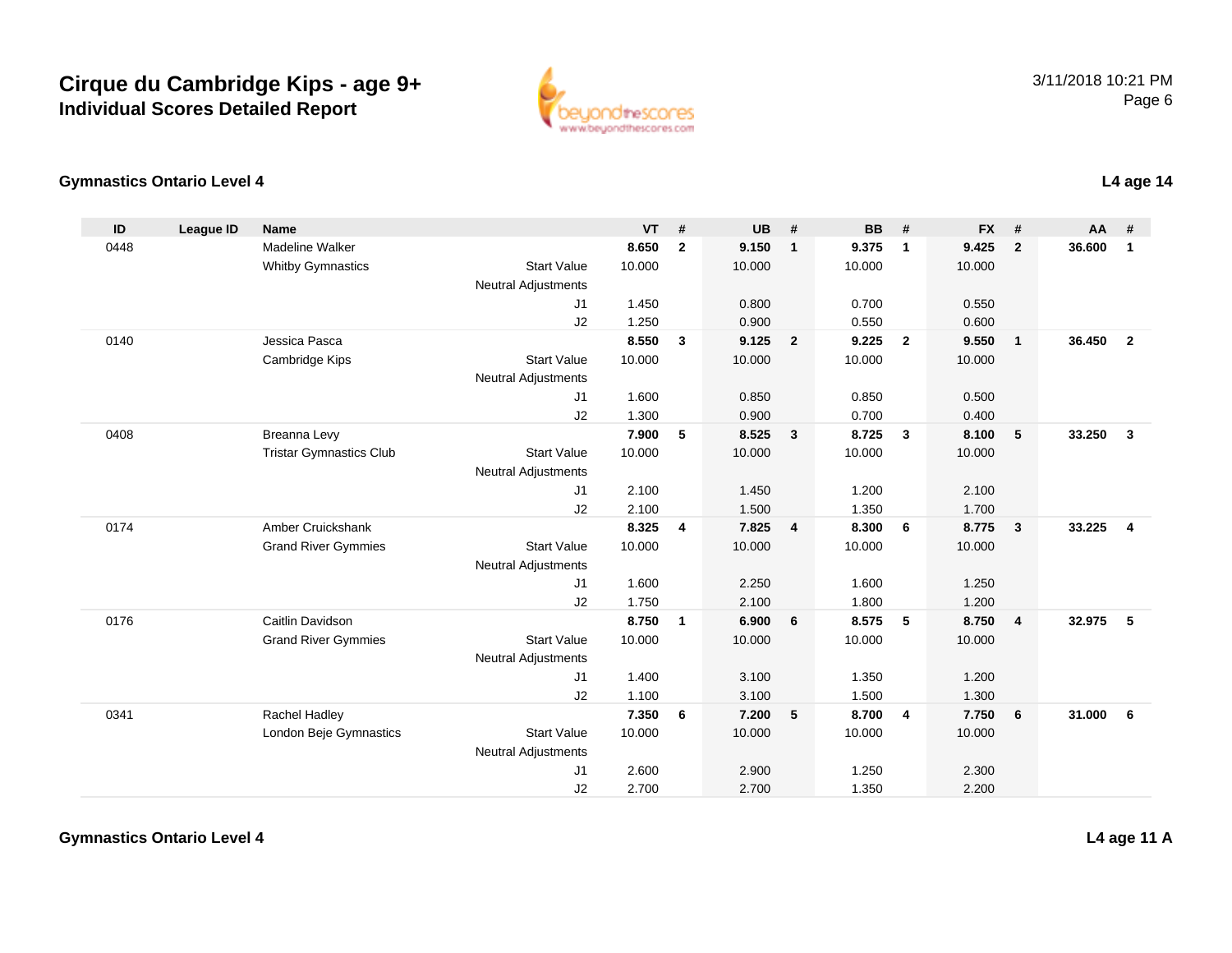

| $\mathsf{ID}$ | <b>League ID</b> | <b>Name</b>                            |                            | <b>VT</b>    | #                        | <b>UB</b>    | #                        | <b>BB</b>    | #                        | <b>FX</b>    | #                        | AA     | #                        |
|---------------|------------------|----------------------------------------|----------------------------|--------------|--------------------------|--------------|--------------------------|--------------|--------------------------|--------------|--------------------------|--------|--------------------------|
| 0367          |                  | Joelle Krueger                         |                            | <b>X.XXX</b> | --                       | X.XXX        | $\overline{\phantom{a}}$ | <b>X.XXX</b> | $\overline{\phantom{a}}$ | <b>X.XXX</b> | $\overline{\phantom{a}}$ | 0.000  | $\overline{\phantom{a}}$ |
| 0438          |                  | Claudia Fera                           |                            | <b>X.XXX</b> | $\overline{\phantom{a}}$ | <b>X.XXX</b> | $\overline{\phantom{a}}$ | <b>X.XXX</b> | $\overline{\phantom{a}}$ | <b>X.XXX</b> | $\overline{\phantom{a}}$ | 0.000  | $\overline{\phantom{a}}$ |
| 0449          |                  | Allyson Cleveland                      |                            | 9.000        | $\mathbf{1}$             | 8.800        | 3                        | 9.450        | $\overline{2}$           | 9.400        | $\mathbf{1}$             | 36.650 | $\mathbf{1}$             |
|               |                  | <b>Whitby Gymnastics</b>               | <b>Start Value</b>         | 10.000       |                          | 10.000       |                          | 10.000       |                          | 10.000       |                          |        |                          |
|               |                  |                                        | <b>Neutral Adjustments</b> |              |                          |              |                          |              |                          |              |                          |        |                          |
|               |                  |                                        | J1                         | 1.100        |                          | 1.200        |                          | 0.500        |                          | 0.650        |                          |        |                          |
|               |                  |                                        | J2                         | 0.900        |                          | 1.200        |                          | 0.600        |                          | 0.550        |                          |        |                          |
| 0453          |                  | Hope Davis                             |                            | 8.650        | 4                        | 8.950        | $\overline{1}$           | 9.525        | $\overline{\mathbf{1}}$  | 9.025        | $\overline{4}$           | 36.150 | $\overline{2}$           |
|               |                  | All Star Sports Centre                 | <b>Start Value</b>         | 10.000       |                          | 10.000       |                          | 10.000       |                          | 10.000       |                          |        |                          |
|               |                  |                                        | <b>Neutral Adjustments</b> |              |                          |              |                          |              |                          |              |                          |        |                          |
|               |                  |                                        | J1                         | 1.400        |                          | 1.100        |                          | 0.400        |                          | 0.950        |                          |        |                          |
|               |                  |                                        | J2                         | 1.300        |                          | 1.000        |                          | 0.550        |                          | 1.000        |                          |        |                          |
| 0232          |                  | Lauren Krause                          |                            | 8.700        | 3                        | 8.700        | $\overline{4}$           | 9.000        | $\mathbf{3}$             | 9.225        | $\mathbf{3}$             | 35.625 | $\overline{\mathbf{3}}$  |
|               |                  | <b>GW Elites</b>                       | <b>Start Value</b>         | 10.000       |                          | 10.000       |                          | 10.000       |                          | 10.000       |                          |        |                          |
|               |                  |                                        | <b>Neutral Adjustments</b> |              |                          |              |                          |              |                          |              |                          |        |                          |
|               |                  |                                        | J1                         | 1.400        |                          | 1.200        |                          | 0.950        |                          | 0.750        |                          |        |                          |
|               |                  |                                        | J2                         | 1.200        |                          | 1.400        |                          | 1.050        |                          | 0.800        |                          |        |                          |
| 0263          |                  | Joanna Lee                             |                            | 8.400        | 5                        | 8.875        | $\overline{2}$           | 9.000        | $\mathbf{3}$             | 8.850        | 6                        | 35.125 | $\overline{\mathbf{4}}$  |
|               |                  | Gymnastics Mississauga                 | <b>Start Value</b>         | 10.000       |                          | 10.000       |                          | 10.000       |                          | 10.000       |                          |        |                          |
|               |                  |                                        | <b>Neutral Adjustments</b> |              |                          |              |                          |              |                          |              |                          |        |                          |
|               |                  |                                        | J1                         | 1.600        |                          | 1.200        |                          | 1.000        |                          | 1.200        |                          |        |                          |
|               |                  |                                        | J2                         | 1.600        |                          | 1.050        |                          | 1.000        |                          | 1.100        |                          |        |                          |
| 0351          |                  | <b>JULIANNA RUGGERI</b>                |                            | 8.725        | $\mathbf{2}$             | 8.600        | 5                        | 8.700        | $\overline{4}$           | 9.000        | 5                        | 35.025 | -5                       |
|               |                  | London Beje Gymnastics                 | <b>Start Value</b>         | 10.000       |                          | 10.000       |                          | 10.000       |                          | 10.000       |                          |        |                          |
|               |                  |                                        | Neutral Adjustments        |              |                          |              |                          |              |                          |              |                          |        |                          |
|               |                  |                                        | J1                         | 1.400        |                          | 1.500        |                          | 1.300        |                          | 1.100        |                          |        |                          |
|               |                  |                                        | J2                         | 1.150        |                          | 1.300        |                          | 1.300        |                          | 0.900        |                          |        |                          |
| 0282          |                  | Kayla Leon                             |                            | 9.000        | $\mathbf{1}$             | 7.900        | $\overline{7}$           | 8.025        | 6                        | 9.300        | $\overline{2}$           | 34.225 | 6                        |
|               |                  | Hamilton Mountain Gymnastics<br>Centre | <b>Start Value</b>         | 10.000       |                          | 10.000       |                          | 10.000       |                          | 10.000       |                          |        |                          |
|               |                  |                                        | <b>Neutral Adjustments</b> |              |                          |              |                          |              |                          |              |                          |        |                          |
|               |                  |                                        | J1                         | 1.000        |                          | 2.200        |                          | 1.950        |                          | 0.600        |                          |        |                          |
|               |                  |                                        | J2                         | 1.000        |                          | 2.000        |                          | 2.000        |                          | 0.800        |                          |        |                          |
| 0145          |                  | Meredith Slater                        |                            | 7.600        | 8                        | 8.300        | 6                        | 8.200        | 5                        | 8.725        | $\overline{7}$           | 32.825 | $\overline{7}$           |
|               |                  | Cambridge Kips                         | <b>Start Value</b>         | 10.000       |                          | 10.000       |                          | 10.000       |                          | 10.000       |                          |        |                          |
|               |                  |                                        | <b>Neutral Adjustments</b> |              |                          |              |                          | $-0.100$     |                          |              |                          |        |                          |
|               |                  |                                        | J1                         | 2.500        |                          | 1.800        |                          | 1.650        |                          | 1.250        |                          |        |                          |
|               |                  |                                        | J2                         | 2.300        |                          | 1.600        |                          | 1.750        |                          | 1.300        |                          |        |                          |
|               |                  |                                        |                            |              |                          |              |                          |              |                          |              |                          |        |                          |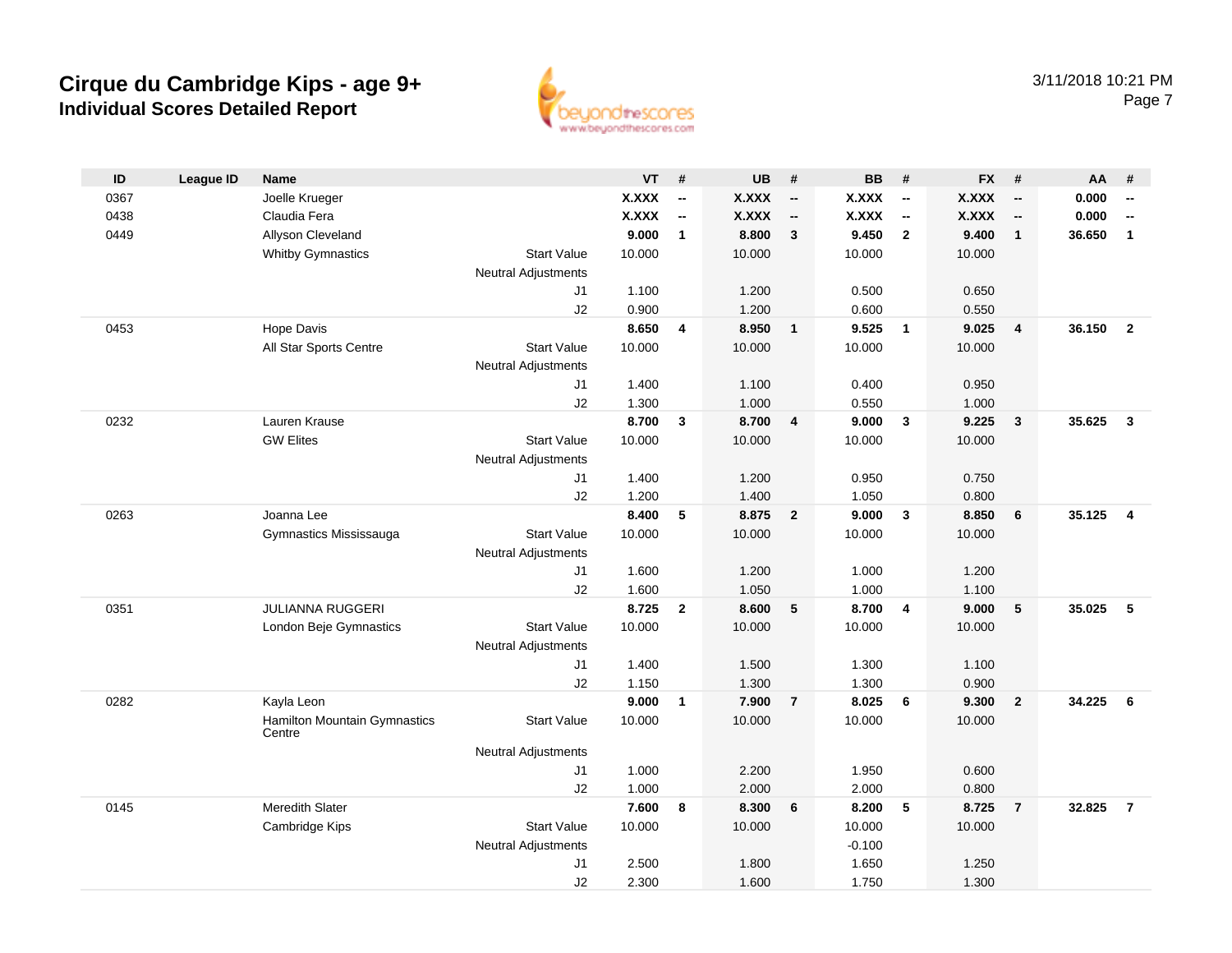

| 0286 | Fiona Resovac                                 |                            | 7.350  | 9 | 7.600  | 8   | 7.975  |   | 8.650  | - 8 | 31.575 | - 8 |
|------|-----------------------------------------------|----------------------------|--------|---|--------|-----|--------|---|--------|-----|--------|-----|
|      | <b>Hamilton Mountain Gymnastics</b><br>Centre | <b>Start Value</b>         | 10.000 |   | 10.000 |     | 10.000 |   | 10.000 |     |        |     |
|      |                                               | <b>Neutral Adjustments</b> |        |   |        |     |        |   |        |     |        |     |
|      |                                               | J1                         | 2.700  |   | 2.500  |     | 1.950  |   | 1.400  |     |        |     |
|      |                                               | J2                         | 2.600  |   | 2.300  |     | 2.100  |   | 1.300  |     |        |     |
| 0283 | Danica Markle                                 |                            | 8.300  | 6 | 6.750  | - 9 | 7.900  | 8 | 8.250  | - 9 | 31.200 | - 9 |
|      | <b>Hamilton Mountain Gymnastics</b><br>Centre | <b>Start Value</b>         | 10.000 |   | 10.000 |     | 10.000 |   | 10.000 |     |        |     |
|      |                                               | <b>Neutral Adjustments</b> |        |   |        |     |        |   |        |     |        |     |
|      |                                               | J1                         | 1.800  |   | 3.300  |     | 2.050  |   | 1.600  |     |        |     |
|      |                                               | J2                         | 1.600  |   | 3.200  |     | 2.150  |   | 1.900  |     |        |     |
| 0284 | Paige Masters                                 |                            | 7.975  | 7 | 8.300  | 6   | 7.000  | 9 | 7.350  | 10  | 30.625 | 10  |
|      | <b>Hamilton Mountain Gymnastics</b><br>Centre | <b>Start Value</b>         | 10.000 |   | 10.000 |     | 10.000 |   | 10.000 |     |        |     |
|      |                                               | Neutral Adjustments        |        |   |        |     |        |   |        |     |        |     |
|      |                                               | J1                         | 1.900  |   | 1.800  |     | 3.000  |   | 2.800  |     |        |     |
|      |                                               | J2                         | 2.150  |   | 1.600  |     | 3.000  |   | 2.500  |     |        |     |

## **Gymnastics Ontario Level 4**

| ID   | League ID | <b>Name</b>                |                            | $VT$ # |              | <b>UB</b> | #              | <b>BB</b> | #            | <b>FX</b> | #              | $AA$ # |                |
|------|-----------|----------------------------|----------------------------|--------|--------------|-----------|----------------|-----------|--------------|-----------|----------------|--------|----------------|
| 0445 |           | <b>Brynn Scarlett</b>      |                            | 8.450  | 5            | 9.150     |                | 9.350     | -1           | 9.375     | 3              | 36.325 |                |
|      |           | <b>Whitby Gymnastics</b>   | <b>Start Value</b>         | 10.000 |              | 10.000    |                | 10.000    |              | 10.000    |                |        |                |
|      |           |                            | <b>Neutral Adjustments</b> |        |              |           |                |           |              |           |                |        |                |
|      |           |                            | J1                         | 1.500  |              | 0.850     |                | 0.550     |              | 0.700     |                |        |                |
|      |           |                            | J2                         | 1.600  |              | 0.850     |                | 0.750     |              | 0.550     |                |        |                |
| 0225 |           | Jaelyn Clifford            |                            | 8.575  | $\mathbf{2}$ | 9.150     | $\blacksquare$ | 9.075     | - 5          | 9.425     | $\overline{2}$ | 36.225 | $\overline{2}$ |
|      |           | <b>GW Elites</b>           | <b>Start Value</b>         | 10.000 |              | 10.000    |                | 10.000    |              | 10.000    |                |        |                |
|      |           |                            | <b>Neutral Adjustments</b> |        |              |           |                | $-0.100$  |              |           |                |        |                |
|      |           |                            | J1                         | 1.550  |              | 0.800     |                | 0.700     |              | 0.550     |                |        |                |
|      |           |                            | J2                         | 1.300  |              | 0.900     |                | 0.950     |              | 0.600     |                |        |                |
| 0446 |           | Abby Stevens               |                            | 8.025  | 8            | 8.450     | 6              | 9.175     | $\mathbf{3}$ | 9.550     | $\mathbf 1$    | 35.200 | 3              |
|      |           | <b>Whitby Gymnastics</b>   | <b>Start Value</b>         | 10.000 |              | 10.000    |                | 10.000    |              | 10.000    |                |        |                |
|      |           |                            | Neutral Adjustments        |        |              |           |                |           |              |           |                |        |                |
|      |           |                            | J1                         | 1.950  |              | 1.500     |                | 0.800     |              | 0.400     |                |        |                |
|      |           |                            | J2                         | 2.000  |              | 1.600     |                | 0.850     |              | 0.500     |                |        |                |
| 0179 |           | Alexis Ebert               |                            | 8.725  | -1           | 8.800     | $\mathbf{3}$   | 8.225     | 10           | 8.875     | 8              | 34.625 | 4              |
|      |           | <b>Grand River Gymmies</b> | <b>Start Value</b>         | 10.000 |              | 10.000    |                | 10.000    |              | 10.000    |                |        |                |
|      |           |                            | Noutral Adjustments        |        |              |           |                |           |              |           |                |        |                |

Neutral Adjustments

**L4 age 11 B**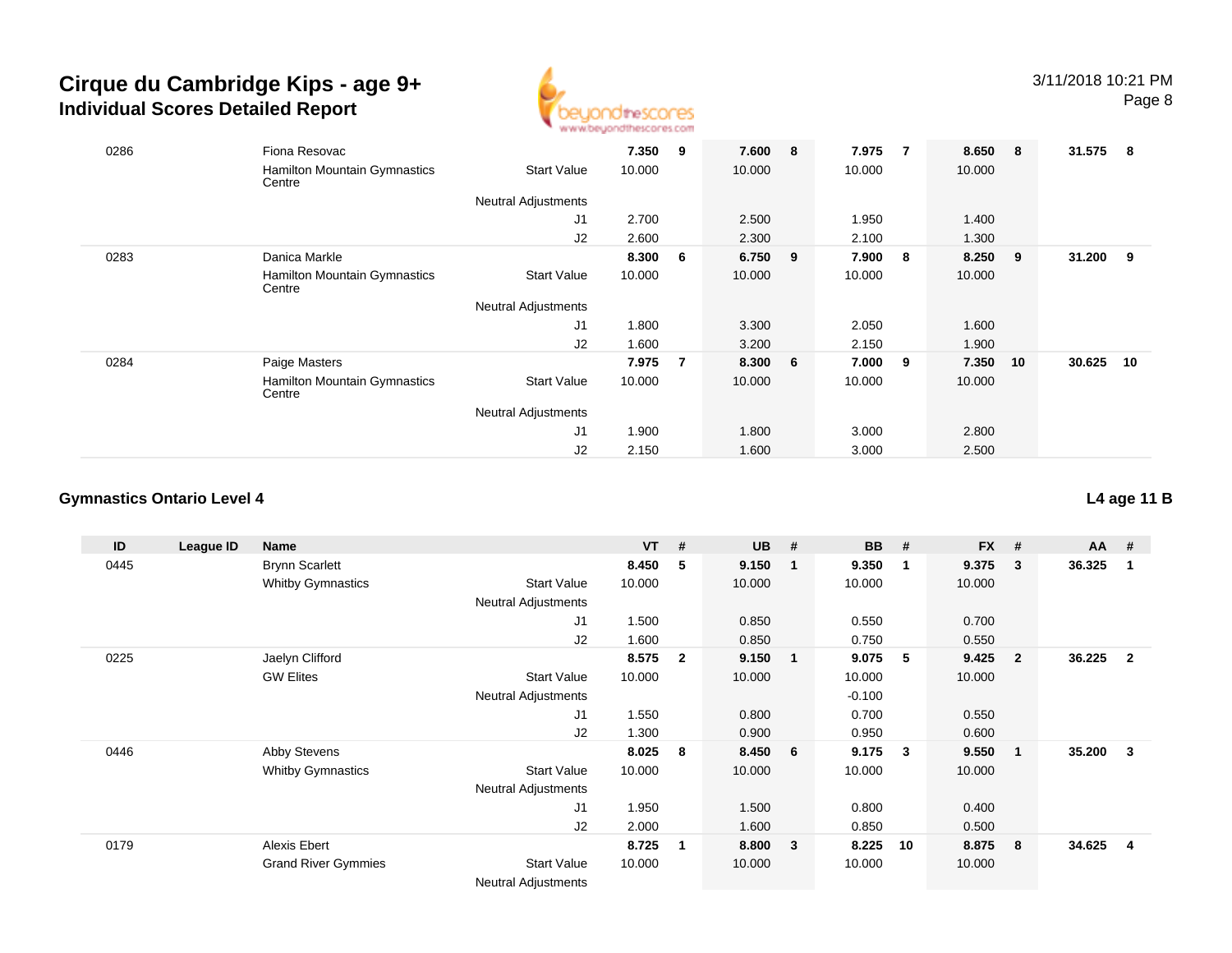

|      |                                        | J1                         | 1.400    |                | 1.250    |                | 1.750    |                  | 1.150    |                |        |                |
|------|----------------------------------------|----------------------------|----------|----------------|----------|----------------|----------|------------------|----------|----------------|--------|----------------|
|      |                                        | J2                         | 1.150    |                | 1.150    |                | 1.800    |                  | 1.100    |                |        |                |
| 0356 | Frankie Taran                          |                            | 7.675    | 10             | 9.000    | $\overline{2}$ | 9.250    | $\overline{2}$   | 8.550    | 10             | 34.475 | 5              |
|      | London Beje Gymnastics                 | <b>Start Value</b>         | 10.000   |                | 10.000   |                | 10.000   |                  | 10.000   |                |        |                |
|      |                                        | <b>Neutral Adjustments</b> |          |                |          |                |          |                  |          |                |        |                |
|      |                                        | J1                         | 2.250    |                | 1.000    |                | 0.600    |                  | 1.400    |                |        |                |
|      |                                        | J2                         | 2.400    |                | 1.000    |                | 0.900    |                  | 1.500    |                |        |                |
| 0022 | Daniella Gonsalves                     |                            | 8.550    | 3              | 8.750    | $\overline{4}$ | 8.125 11 |                  | 8.950    | 6              | 34.375 | 6              |
|      | All Star Sports Centre                 | <b>Start Value</b>         | 10.000   |                | 10.000   |                | 10.000   |                  | 10.000   |                |        |                |
|      |                                        | Neutral Adjustments        |          |                |          |                |          |                  |          |                |        |                |
|      |                                        | J1                         | 1.600    |                | 1.200    |                | 1.850    |                  | 1.100    |                |        |                |
|      |                                        | J2                         | 1.300    |                | 1.300    |                | 1.900    |                  | 1.000    |                |        |                |
| 0434 | Spencer Danielsen                      |                            | 8.525    | 4              | 7.850    | 8              | 8.700    | $\overline{7}$   | 9.250    | $\overline{4}$ | 34.325 | $\overline{7}$ |
|      | <b>Whitby Gymnastics</b>               | <b>Start Value</b>         | 10.000   |                | 10.000   |                | 10.000   |                  | 10.000   |                |        |                |
|      |                                        | Neutral Adjustments        |          |                |          |                | $-0.100$ |                  |          |                |        |                |
|      |                                        | J1                         | 1.450    |                | 2.200    |                | 1.100    |                  | 0.800    |                |        |                |
|      |                                        | J2                         | 1.500    |                | 2.100    |                | 1.300    |                  | 0.700    |                |        |                |
| 0172 | Reagan Clark                           |                            | 7.425 11 |                | 8.400    | $\overline{7}$ | 9.150    | $\overline{4}$   | 9.000    | 5              | 33.975 | 8              |
|      | <b>Grand River Gymmies</b>             | <b>Start Value</b>         | 10.000   |                | 10.000   |                | 10.000   |                  | 10.000   |                |        |                |
|      |                                        | <b>Neutral Adjustments</b> |          |                |          |                |          |                  |          |                |        |                |
|      |                                        | J1                         | 2.600    |                | 1.600    |                | 0.850    |                  | 0.900    |                |        |                |
|      |                                        | J2                         | 2.550    |                | 1.600    |                | 0.850    |                  | 1.100    |                |        |                |
| 0352 | Sonya Schirru                          |                            | 8.200    | $\overline{7}$ | 8.700    | 5              | 8.500    | $\boldsymbol{9}$ | 8.200    | 12             | 33.600 | 9              |
|      | London Beje Gymnastics                 | <b>Start Value</b>         | 10.000   |                | 10.000   |                | 10.000   |                  | 10.000   |                |        |                |
|      |                                        | <b>Neutral Adjustments</b> |          |                |          |                |          |                  | $-0.200$ |                |        |                |
|      |                                        | J1                         | 1.800    |                | 1.350    |                | 1.450    |                  | 1.700    |                |        |                |
|      |                                        | J2                         | 1.800    |                | 1.250    |                | 1.550    |                  | 1.500    |                |        |                |
| 0279 | <b>Hailey Audit</b>                    |                            | 7.925    | 9              | 7.725    | 9              | 8.800    | 6                | 8.625    | 9              | 33.075 | 10             |
|      | Hamilton Mountain Gymnastics<br>Centre | <b>Start Value</b>         | 10.000   |                | 10.000   |                | 10.000   |                  | 10.000   |                |        |                |
|      |                                        | <b>Neutral Adjustments</b> |          |                |          |                |          |                  |          |                |        |                |
|      |                                        | J1                         | 2.000    |                | 2.300    |                | 1.150    |                  | 1.250    |                |        |                |
|      |                                        | J2                         | 2.150    |                | 2.250    |                | 1.250    |                  | 1.500    |                |        |                |
| 0025 | Anjilee Hemanchal                      |                            | 7.925    | 9              | 7.250 11 |                | 8.650    | 8                | 8.925    | $\overline{7}$ | 32.750 | 11             |
|      | All Star Sports Centre                 | <b>Start Value</b>         | 10.000   |                | 10.000   |                | 10.000   |                  | 10.000   |                |        |                |
|      |                                        | <b>Neutral Adjustments</b> |          |                |          |                |          |                  |          |                |        |                |
|      |                                        | J1                         | 1.950    |                | 2.900    |                | 1.300    |                  | 1.150    |                |        |                |
|      |                                        | J2                         | 2.200    |                | 2.600    |                | 1.400    |                  | 1.000    |                |        |                |
| 0038 | Hannah Little                          |                            | 8.350    | 6              | 7.450    | 10             | 8.075    | 12               | 8.375    | 11             | 32.250 | 12             |
|      | All Star Sports Centre                 | <b>Start Value</b>         | 10.000   |                | 10.000   |                | 10.000   |                  | 10.000   |                |        |                |
|      |                                        |                            |          |                |          |                |          |                  |          |                |        |                |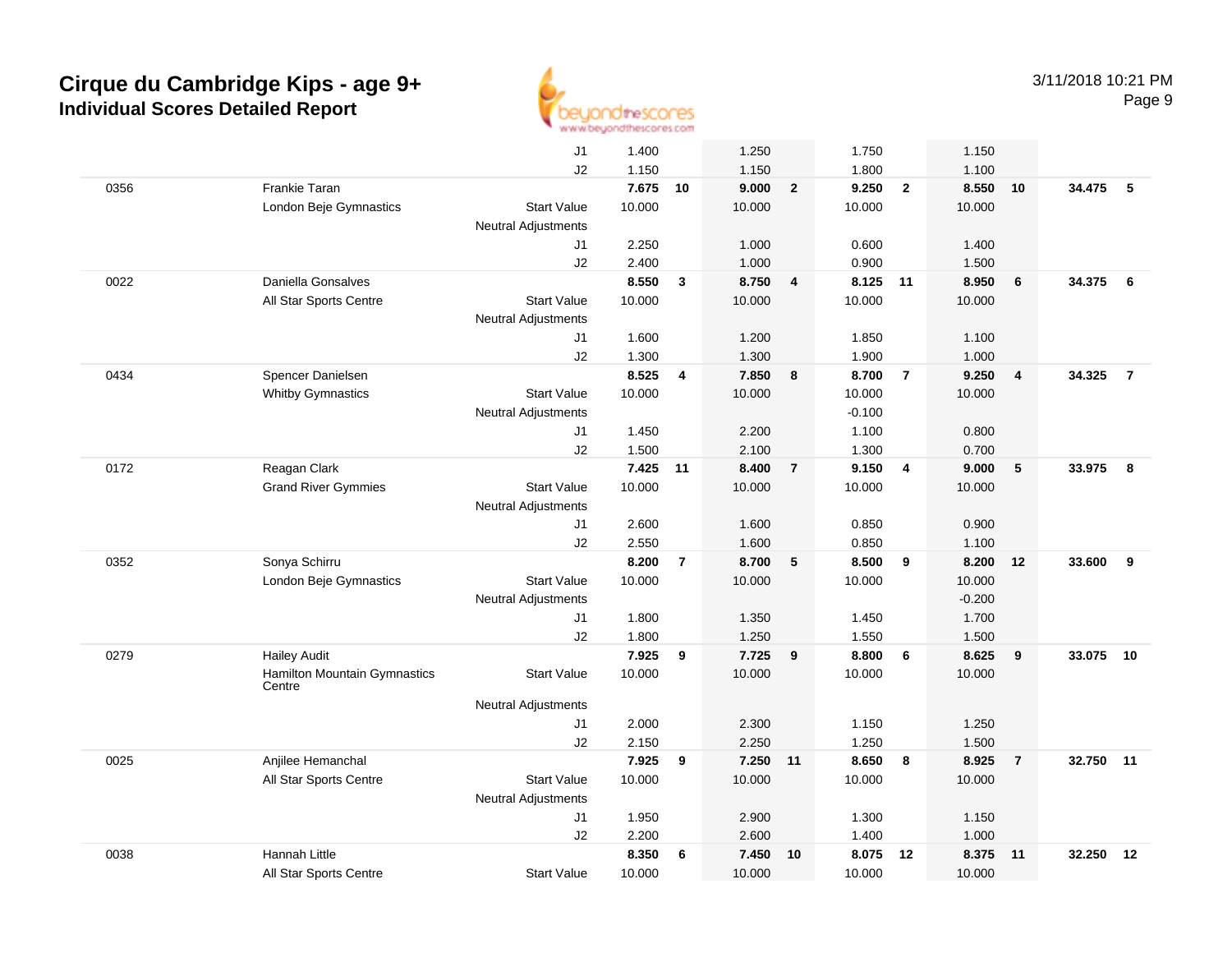

| Neutral Adjustments |        |       | $-0.100$ |       |  |
|---------------------|--------|-------|----------|-------|--|
|                     | . .700 | 2.500 | .850     | 1.650 |  |
| J2                  | .600   | 2.600 | .800     | 1.600 |  |

### **Gymnastics Ontario Level 4**

**ID League ID Name VT # UB # BB # FX # AA #** 0036 Amya Lagman-Mungin **9.350 <sup>1</sup> 9.425 <sup>1</sup> 8.925 <sup>4</sup> 9.700 <sup>1</sup> 37.400 <sup>1</sup>** All Star Sports Centre Start Value 10.000 10.000 10.000 10.000 Neutral Adjustments J1 0.600 0.500 1.150 0.350 J2 0.700 0.650 1.000 0.250 0301 Emma Da Silva **8.475 <sup>4</sup> 9.400 <sup>2</sup> 8.700 <sup>7</sup> 9.525 <sup>2</sup> 36.100 <sup>2</sup>** Kitchener-Waterloo Gymnastics Start Valuee 10.000 10.000 10.000 10.000 Neutral Adjustments J1 1.700 0.500 1.300 0.500 J2 1.350 0.700 1.300 0.450 0256 Abigail Hodgson **8.600 <sup>3</sup> 9.050 <sup>7</sup> 9.125 <sup>3</sup> 9.250 <sup>5</sup> 36.025 <sup>3</sup>** Gymnastics Mississauga Start Value 10.000 10.000 10.000 10.000 Neutral Adjustments J1 1.400 0.900 0.850 0.750 J22 1.400 1.000 0.900 0.750 0242 Olivia Sladek **8.850 <sup>2</sup> 9.150 <sup>4</sup> 8.475 <sup>9</sup> 8.975 <sup>10</sup> 35.450 <sup>4</sup>** GW Elites Start Valuee 10.000 10.000 10.000 10.000 Neutral Adjustments $\sim$  -0.100 1.500 J1 1.100 0.850 1.500 1.050 J2 1.200 0.850 1.350 1.000 0252 Tanya Echavarria **8.050 <sup>8</sup> 9.300 <sup>3</sup> 8.850 <sup>5</sup> 9.200 <sup>7</sup> 35.400 <sup>5</sup>** Gymnastics Mississauga Start Value 10.000 10.000 10.000 10.000 Neutral Adjustments J1 2.050 0.650 1.200 0.900 J2 1.850 0.750 1.100 0.700 0417 Mila Simpatico **8.325 <sup>6</sup> 8.950 <sup>8</sup> 8.725 <sup>6</sup> 9.275 <sup>4</sup> 35.275 <sup>6</sup>** Tristar Gymnastics Clubb 3tart Value 10.000 10.000 10.000 10.000 10.000 Neutral Adjustments J1 1.700 1.150 1.200 0.650 J2 1.650 0.950 1.350 0.800 0228 Alexa Fletcher **7.750 <sup>10</sup> 9.050 <sup>7</sup> 9.225 <sup>1</sup> 9.150 <sup>8</sup> 35.175 <sup>7</sup>** GW Elites Start Valuee 10.000 10.000 10.000 10.000

**L4 age 10 A**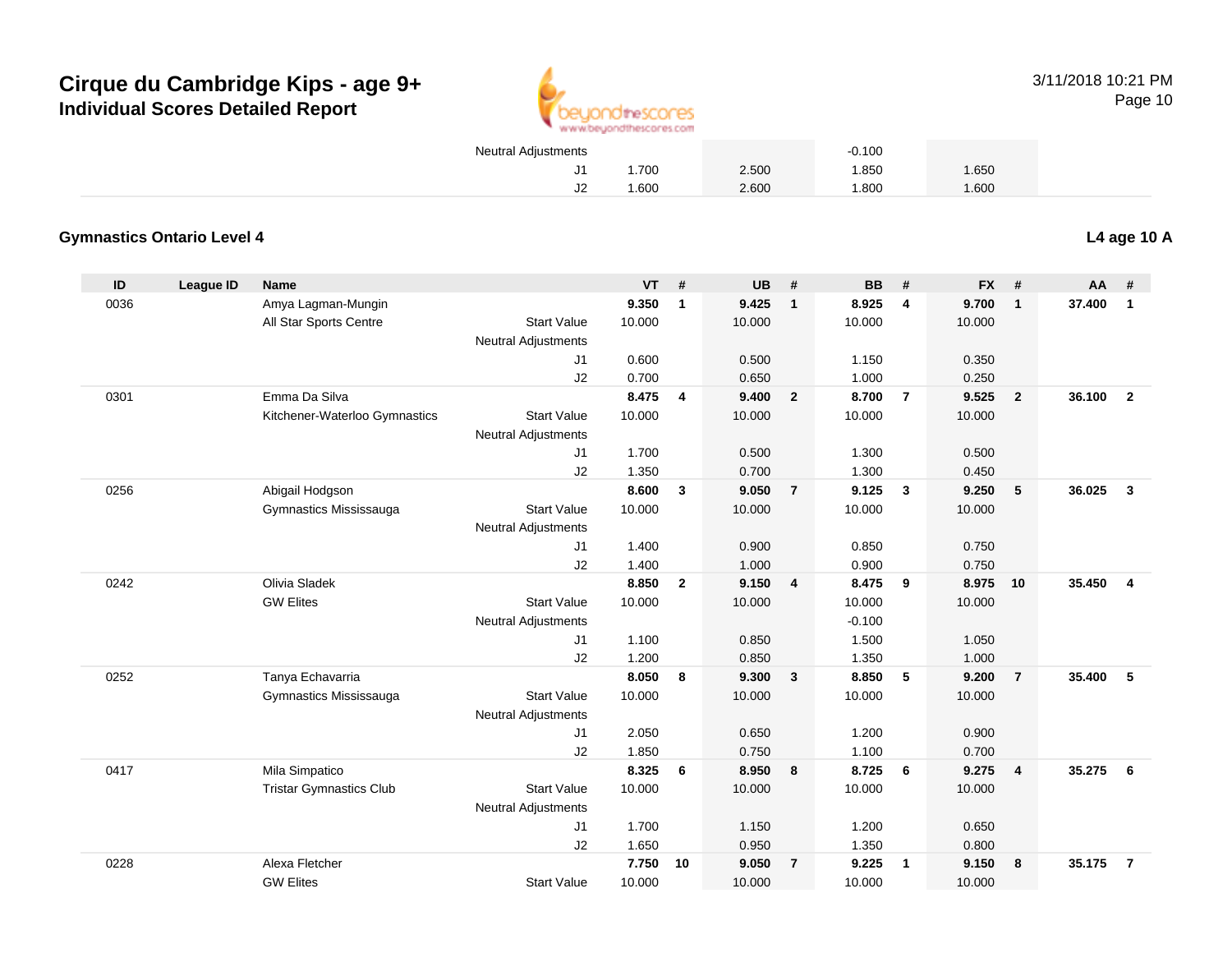

|      |                               | Neutral Adjustments        |        |                |        |                 |        |                         |        |     |        |    |
|------|-------------------------------|----------------------------|--------|----------------|--------|-----------------|--------|-------------------------|--------|-----|--------|----|
|      |                               | J1                         | 2.400  |                | 0.900  |                 | 0.700  |                         | 0.850  |     |        |    |
|      |                               | J2                         | 2.100  |                | 1.000  |                 | 0.850  |                         | 0.850  |     |        |    |
| 0297 | Danica Cober                  |                            | 8.125  | $\overline{7}$ | 9.125  | 5               | 9.225  | $\overline{\mathbf{1}}$ | 8.700  | 11  | 35.175 | 7  |
|      | Kitchener-Waterloo Gymnastics | <b>Start Value</b>         | 10.000 |                | 10.000 |                 | 10.000 |                         | 10.000 |     |        |    |
|      |                               | Neutral Adjustments        |        |                |        |                 |        |                         |        |     |        |    |
|      |                               | J1                         | 1.850  |                | 0.850  |                 | 0.800  |                         | 1.200  |     |        |    |
|      |                               | J2                         | 1.900  |                | 0.900  |                 | 0.750  |                         | 1.400  |     |        |    |
| 0214 | Isabelle Setzkorn             |                            | 7.775  | 9              | 9.100  | $6\overline{6}$ | 9.150  | $\overline{\mathbf{2}}$ | 9.075  | - 9 | 35.100 | 8  |
|      | <b>Grand River Gymmies</b>    | <b>Start Value</b>         | 10.000 |                | 10.000 |                 | 10.000 |                         | 10.000 |     |        |    |
|      |                               | <b>Neutral Adjustments</b> |        |                |        |                 |        |                         |        |     |        |    |
|      |                               | J1                         | 2.350  |                | 0.850  |                 | 0.850  |                         | 0.900  |     |        |    |
|      |                               | J2                         | 2.100  |                | 0.950  |                 | 0.850  |                         | 0.950  |     |        |    |
| 0223 | Isabella Zorro                |                            | 8.425  | 5              | 8.675  | - 9             | 8.600  | 8                       | 9.225  | - 6 | 34.925 | 9  |
|      | <b>Grand River Gymmies</b>    | <b>Start Value</b>         | 10.000 |                | 10.000 |                 | 10.000 |                         | 10.000 |     |        |    |
|      |                               | Neutral Adjustments        |        |                |        |                 |        |                         |        |     |        |    |
|      |                               | J1                         | 1.750  |                | 1.350  |                 | 1.400  |                         | 0.750  |     |        |    |
|      |                               | J2                         | 1.400  |                | 1.300  |                 | 1.400  |                         | 0.800  |     |        |    |
| 0316 | <b>Brooke Park</b>            |                            | 7.750  | 10             | 8.275  | 10              | 9.150  | $\overline{\mathbf{2}}$ | 9.350  | 3   | 34.525 | 10 |
|      | Kitchener-Waterloo Gymnastics | <b>Start Value</b>         | 10.000 |                | 10.000 |                 | 10.000 |                         | 10.000 |     |        |    |
|      |                               | <b>Neutral Adjustments</b> |        |                |        |                 |        |                         |        |     |        |    |
|      |                               | J1                         | 2.300  |                | 1.700  |                 | 0.750  |                         | 0.750  |     |        |    |
|      |                               | J <sub>2</sub>             | 2.200  |                | 1.750  |                 | 0.950  |                         | 0.550  |     |        |    |

### **Gymnastics Ontario Level 4**

**ID League ID Name VT # UB # BB # FX # AA #** 0248 Charlize Beth **8.600 <sup>4</sup> 9.200 <sup>1</sup> 9.425 <sup>1</sup> 9.300 <sup>5</sup> 36.525 <sup>1</sup>** Gymnastics Mississauga Start Value 10.000 10.000 10.000 10.000 Neutral Adjustments J1 1.400 0.700 0.550 0.800 J2 1.400 0.900 0.600 0.600 0463 Kyanna Themistocleous **8.775 <sup>1</sup> 9.100 <sup>2</sup> 8.800 <sup>7</sup> 9.400 <sup>2</sup> 36.075 <sup>2</sup>** Kitchener-Waterloo Gymnastics Start Valuee 10.000 10.000 10.000 10.000 Neutral Adjustments J1 1.200 0.800 1.150 0.650 J2 1.250 1.000 1.250 0.550 0377 Ellen Johnson **8.625 <sup>3</sup> 9.200 <sup>1</sup> 9.275 <sup>3</sup> 8.450 <sup>8</sup> 35.550 <sup>3</sup>** Owen Sound Satellites Start Valuee 10.000 10.000 10.000 10.000

**L4 age 10 B**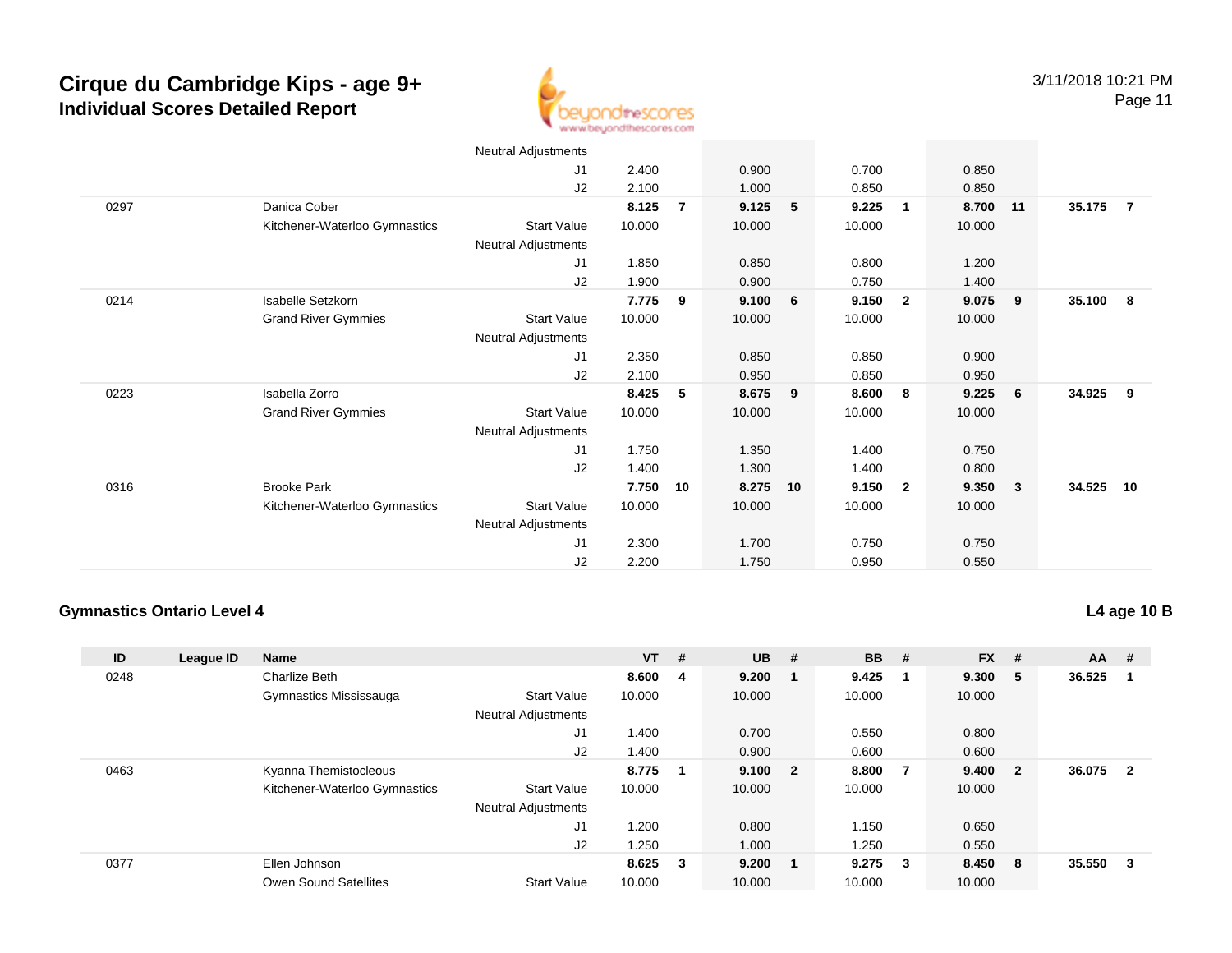

|      |                            | Neutral Adjustments        |                |                |                |                         |                |                |        |                |        |                |
|------|----------------------------|----------------------------|----------------|----------------|----------------|-------------------------|----------------|----------------|--------|----------------|--------|----------------|
|      |                            | J1                         | 1.200          |                | 0.750          |                         | 0.750          |                | 1.600  |                |        |                |
|      |                            | J2                         | 1.550          |                | 0.850          |                         | 0.700          |                | 1.500  |                |        |                |
| 0067 | Daria Gillis               |                            | 7.750          | 10             | 8.825          | $5\phantom{.0}$         | 9.275          | $\mathbf{3}$   | 9.625  | $\mathbf{1}$   | 35.475 | $\overline{4}$ |
|      | Alpha Gymnastics Academy   | <b>Start Value</b>         | 10.000         |                | 10.000         |                         | 10.000         |                | 10.000 |                |        |                |
|      |                            | <b>Neutral Adjustments</b> |                |                |                |                         | $-0.100$       |                |        |                |        |                |
|      |                            | J1                         | 2.200          |                | 1.100          |                         | 0.550          |                | 0.400  |                |        |                |
|      |                            | J2                         | 2.300          |                | 1.250          |                         | 0.700          |                | 0.350  |                |        |                |
| 0058 | Payge Brochu               |                            | 8.500          | 5              | 8.300          | 9                       | 9.350          | $\overline{2}$ | 9.050  | 6              | 35.200 | 5              |
|      | Alpha Gymnastics Academy   | <b>Start Value</b>         | 10.000         |                | 10.000         |                         | 10.000         |                | 10.000 |                |        |                |
|      |                            | Neutral Adjustments        |                |                |                |                         | $-0.100$       |                |        |                |        |                |
|      |                            | J1                         | 1.500          |                | 1.600          |                         | 0.500          |                | 1.000  |                |        |                |
|      |                            | J2                         | 1.500          |                | 1.800          |                         | 0.600          |                | 0.900  |                |        |                |
| 0219 | <b>Addison Williams</b>    |                            | 8.250          | 8              | 8.700          | $\overline{7}$          | 8.800          | $\overline{7}$ | 9.300  | 5              | 35.050 | 6              |
|      | <b>Grand River Gymmies</b> | <b>Start Value</b>         | 10.000         |                | 10.000         |                         | 10.000         |                | 10.000 |                |        |                |
|      |                            | <b>Neutral Adjustments</b> |                |                |                |                         |                |                |        |                |        |                |
|      |                            | J1                         | 1.850          |                | 1.300          |                         | 1.150          |                | 0.600  |                |        |                |
|      |                            | J2                         | 1.650          |                | 1.300          |                         | 1.250          |                | 0.800  |                |        |                |
| 0029 | Julia Ilciuc               |                            | 8.425          | 6              | 8.075          | 10                      | 9.150          | 5              | 9.375  | $\mathbf{3}$   | 35.025 | $\overline{7}$ |
|      | All Star Sports Centre     | <b>Start Value</b>         | 10.000         |                | 10.000         |                         | 10.000         |                | 10.000 |                |        |                |
|      |                            | <b>Neutral Adjustments</b> |                |                |                |                         |                |                |        |                |        |                |
|      |                            | J1                         | 1.700          |                | 2.000          |                         | 0.800          |                | 0.700  |                |        |                |
| 0371 | Natalie Turgeon            | J2                         | 1.450<br>8.175 | 9              | 1.850<br>8.875 | $\overline{\mathbf{4}}$ | 0.900<br>8.900 | - 6            | 0.550  |                | 34.625 | 8              |
|      |                            | <b>Start Value</b>         | 10.000         |                | 10.000         |                         | 10.000         |                | 8.675  | $\overline{7}$ |        |                |
|      | Oakville Gymnastics Club   | <b>Neutral Adjustments</b> |                |                |                |                         |                |                | 10.000 |                |        |                |
|      |                            | J1                         | 1.750          |                | 1.200          |                         | 1.150          |                | 1.350  |                |        |                |
|      |                            | J2                         | 1.900          |                | 1.050          |                         | 1.050          |                | 1.300  |                |        |                |
| 0227 | Sydney Dobravec            |                            | 8.700          | $\overline{2}$ | 9.075          | $\overline{\mathbf{3}}$ | 8.300          | 8              | 8.300  | 9              | 34.375 | 9              |
|      | <b>GW Elites</b>           | <b>Start Value</b>         | 10.000         |                | 10.000         |                         | 10.000         |                | 10.000 |                |        |                |
|      |                            | <b>Neutral Adjustments</b> |                |                |                |                         | $-0.100$       |                |        |                |        |                |
|      |                            | J1                         | 1.300          |                | 0.900          |                         | 1.550          |                | 1.600  |                |        |                |
|      |                            | J2                         | 1.300          |                | 0.950          |                         | 1.650          |                | 1.800  |                |        |                |
| 0010 | Jodi Ysabelle Bullock      |                            | 8.400          | $\overline{7}$ | 8.625          | 8                       | 7.850          | 9              | 9.350  | $\overline{4}$ | 34.225 | 10             |
|      | All Star Sports Centre     | <b>Start Value</b>         | 10.000         |                | 10.000         |                         | 10.000         |                | 10.000 |                |        |                |
|      |                            | Neutral Adjustments        |                |                |                |                         | $-0.100$       |                |        |                |        |                |
|      |                            | J1                         | 1.750          |                | 1.300          |                         | 2.000          |                | 0.700  |                |        |                |
|      |                            | J2                         | 1.450          |                | 1.450          |                         | 2.100          |                | 0.600  |                |        |                |
| 0455 | Anaya Walli                |                            | 7.600          | 11             | 8.800          | 6                       | 9.175          | $\overline{4}$ | 8.000  | 10             | 33.575 | 11             |
|      | Gymnastics Mississauga     | <b>Start Value</b>         | 10.000         |                | 10.000         |                         | 10.000         |                | 10.000 |                |        |                |
|      |                            |                            |                |                |                |                         |                |                |        |                |        |                |